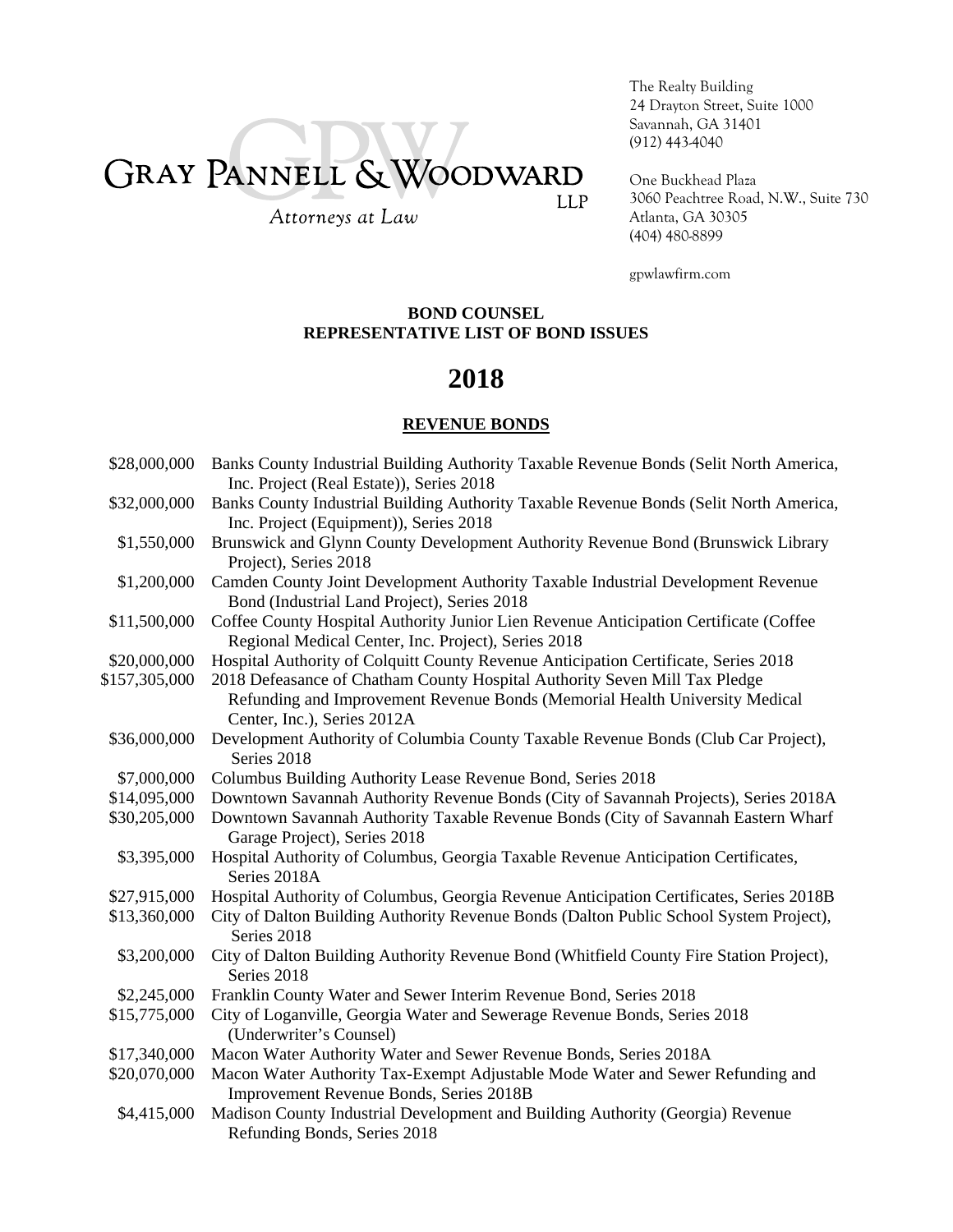| \$10,690,000 | Downtown Marietta Development Authority Revenue Bonds (Marietta Schools Project),<br>Series 2018                                                                                                                                                   |
|--------------|----------------------------------------------------------------------------------------------------------------------------------------------------------------------------------------------------------------------------------------------------|
| \$22,880,000 | Moultrie-Colquitt County Development Authority Revenue Bonds (Philadelphia College<br>of Osteopathic Medicine Project), Series 2018B                                                                                                               |
| \$32,840,000 | Oconee County Industrial Development Authority Revenue Bonds (Presbyterian Village<br>Athens Project), Series 2018A-1 (Authority Counsel)                                                                                                          |
| \$10,000,000 | Oconee County Industrial Development Authority Revenue Bonds (Presbyterian Village<br>Athens Project), Series 2018A-2 (Authority Counsel)                                                                                                          |
| \$10,000,000 | Oconee County Industrial Development Authority Revenue Bonds (Presbyterian Village<br>Athens Project), Series 2018A-3 (Authority Counsel)                                                                                                          |
| \$40,000,000 | Oconee County Industrial Development Authority Revenue Bonds (Presbyterian Village<br>Athens Project), Series 2018A-4 (Authority Counsel)                                                                                                          |
| \$35,000,000 | Oconee County Industrial Development Authority Revenue Bonds (Presbyterian Village<br>Athens Project), Series 2018A-5 (Authority Counsel)                                                                                                          |
| \$7,175,000  | Downtown Development Authority of the City of Peachtree Corners Taxable Revenue<br>Bond (Economic Development Project), Series 2018                                                                                                                |
| \$954,000    | City of Pembroke Water and Sewer Interim Revenue Bond, Series 2018                                                                                                                                                                                 |
| \$11,045,000 | Polk County Water, Sewage, and Solid Waste Authority Water and Sewerage Revenue<br>Bonds, Series 2018                                                                                                                                              |
| \$11,085,000 | Resource Recovery Development Authority for the City of Savannah Revenue Bond (City<br>of Savannah Landfill Improvement Project), Series 2018                                                                                                      |
| \$2,100,000  | City of Riceboro Water and Sewer System Interim Revenue Bond, Series 2018                                                                                                                                                                          |
| \$2,000,000  | City of Savannah General Obligation Street Improvement Revenue Bond, Series 2018                                                                                                                                                                   |
| \$31,000,000 | Savannah Economic Development Authority Taxable Industrial Development Revenue<br>Bond (International Paper Company Project), Series 2018 (Issuer's Counsel only)                                                                                  |
| \$23,185,000 | Modification of \$26,245,000 in original aggregate principal amount of Savannah<br>Economic Development Authority Revenue Refunding and Improvement Bonds (SSU<br>Foundation Real Estate Ventures, LLC - University Village Project), Series 2008A |
| \$20,930,000 | Modification of \$22,975,000 in original aggregate principal amount of Savannah<br>Economic Development Authority Revenue Bonds (SSU Foundation Real Estate<br>Ventures, LLC - Indigo Pointe Project), Series 2008B                                |
| \$1,257,000  | Sparta-Hancock Public Facilities Authority Refunding Revenue Bond (County Projects),<br>Series 2018                                                                                                                                                |
| \$10,000,000 | Town of Trion, Georgia Development Authority Industrial Development Revenue Bond<br>(Dixie Specialty Fibers, Inc. Project), Series 2018                                                                                                            |

### **GENERAL OBLIGATION BONDS**

| \$4,650,000   | Bryan County General Obligation Transportation Sales Tax Bond, Series 2018           |
|---------------|--------------------------------------------------------------------------------------|
| \$74,250,000  | Bryan County School District General Obligation Bonds, Series 2018                   |
| \$40,000,000  | Bulloch County School District General Obligation Sales Tax Bonds, Series 2018       |
| \$7,000,000   | Butts County General Obligation Sales Tax Bonds, Series 2018 (Underwriter's Counsel) |
| \$2,780,000   | Chattahoochee County School District General Obligation Sales Tax Bond, Series 2018A |
|               | (Purchaser's Counsel)                                                                |
| \$1,728,000   | Chattahoochee County School District General Obligation Refunding Bond, Series 2018B |
|               | (Purchaser's Counsel)                                                                |
| \$40,380,000  | City of Dalton, Georgia General Obligation Bonds, Series 2018                        |
| \$2,500,000   | Jeff Davis County School District General Obligation Sales Tax Bonds, Series 2018    |
| \$3,000,000   | Jenkins County School District General Obligation Sales Tax Bonds, Series 2018       |
| \$839,530,000 | State of Georgia General Obligation Bonds 2018A                                      |
| \$389,095,000 | State of Georgia General Obligation Bonds 2018B (Federally Taxable)                  |
| \$18,050,000  | Polk School District General Obligation Sales Tax Bonds, Series 2018                 |
|               |                                                                                      |